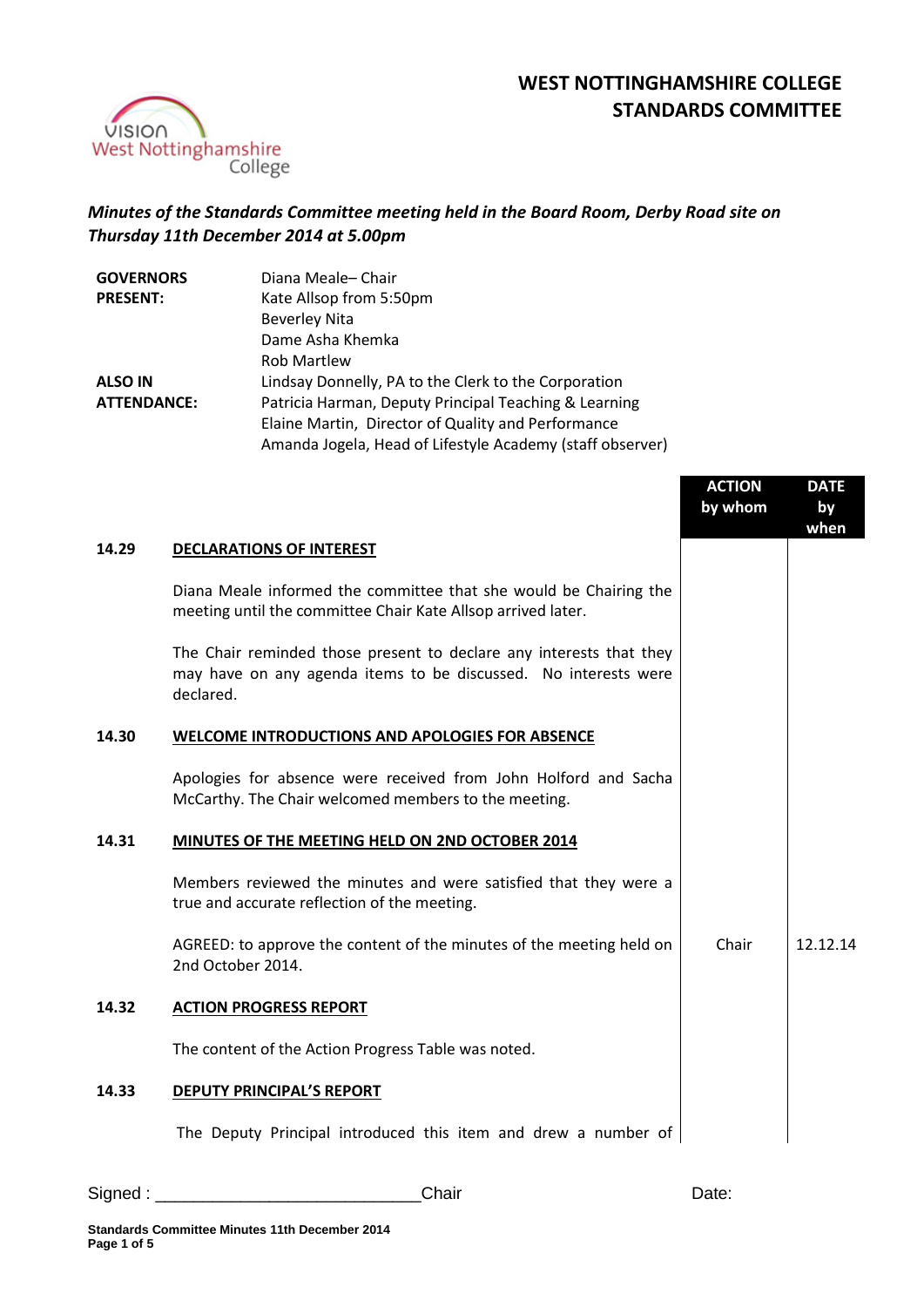matters to members attention:

- WorldSkills UK National Skills Competition Two students competed at the WorldSkills UK National Skills Competition finals, during The Skills Show from 13 to 15 November 2014 at the NEC, Birmingham. The students took part in the Painting and Decorating competition but unfortunately did not win a medal. Julian Walden, Head of School, attended the event and was very impressed by the standard of work that the students produced. Their attitude and approach to preparing for the competition was exemplary. The students conducted themselves professionally during the competition and were a credit to the College.
- As part of The Skills Show, a group of media students attended the event to demonstrate their skills. This included showing students who were attending the show the skills required to produce a live television show and how to record and edit footage. They also produced Gogglebox, a live television programme each day, which included interviewing organisations attending the show and special guests. One of the guests on Gogglebox was the Head of Recruitment at the BBC. She was so impressed with the students that she is going to visit College to talk to students and see their work. She told students that they did not necessarily need to go to university and based on the skills displayed, would employ them. These students also represented the College professionally and are a credit to the organisation.
- Mock inspections During 2013/14 the College engaged an external company to conduct lesson observations across a range of provision which included on campus provision delivered by Schools of Learning and some work place learning.
- This year in order to obtain an external perspective of wider elements of provision and to judge the College's readiness for inspection, an external organisation has been engaged to conduct mock inspections at School of Learning level. Nine mock inspections are planned; seven Schools of Learning, Employer Engagement and Student Support. Those carrying out the mock inspections are all practicing Ofsted inspectors.
- The inspections will cover the range of aspects that Ofsted will consider in reaching judgments about the provision. Each area will receive a report of the findings at the end of the period.
- The mock inspections will take place between November 2014 and Easter 2015, and there will be an update provided at the next committee meeting in January 2015.
- Better Education For All New Inspection Framework
	- o Ofsted has launched a consultation on a new inspection framework for the academic year 2015/16.
	- o The proposals are for a new framework for the inspection of maintained schools, academies, further education and skills providers, non-association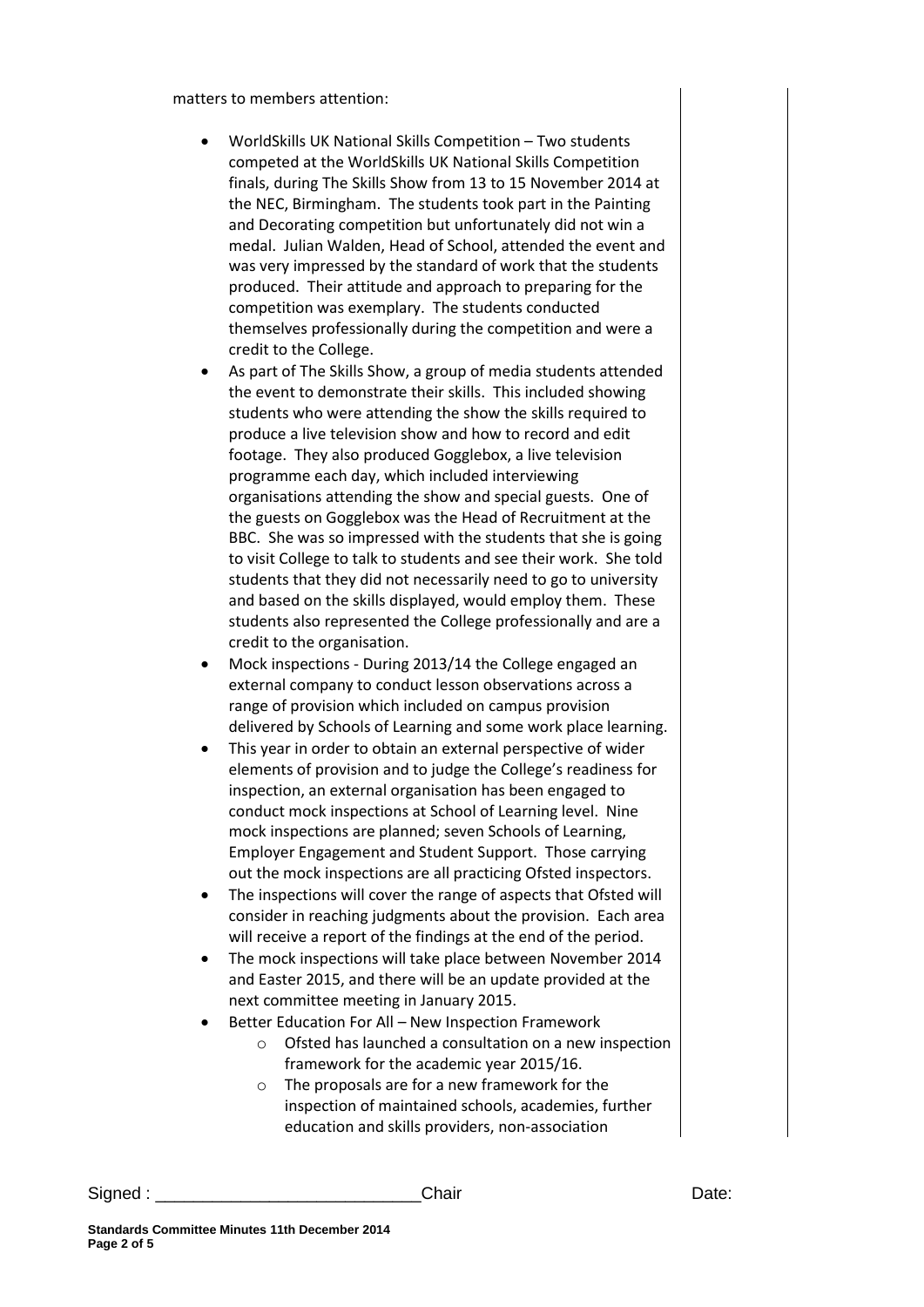independent schools and registered early years settings.

- o The College is responding to the consultation paper. A summary of responses to the consultation will be published by Ofsted in early 2015.
- o The Principal highlighted the key changes to committee members. The Principal explained that the cycle of inspections is now slightly different. Last time it was decided that colleges graded as outstanding would not be inspected and therefore as a result a number of outstanding colleges haven't been through the cycle this year. This time colleges graded as good will be inspected every three years. If the grading is found to have changed then it will warrant a full inspection regardless of whether the grade has moved up or down. All colleges requiring improvement will be on the cycle every year.
- o Under the new framework there will be greater emphasis on safeguarding, the suitability of the curriculum and the type and range of courses and opportunities offered by providers, preparation for life and work in Britain today, including in relation to personal development, behaviour and welfare.
- o The Principal explained that Governors need to be clear on the standard required for teaching and learning.
- FE Week The Principal provided copies of an article from the FE Week in relation to the Ofsted annual report. The Principal highlighted that this article shows that it is not just this college that needs to be consistent in the quality of teaching and learning. In general discussion Governors discussed why there hadn't been improvements in teaching and learning. It was explained that this could be down to turnover of staff in one area, sickness and weak leadership. The Principal advised that it was proposed to bring in extra external resources to work with teams to make improvements.

AGREED: to note the update provided.

## **14.34 SELF-ASSESSMENT REPORT (SAR) 2013/14- DRAFT**

Elaine Martin introduced this item and explained that the purpose of the report is to present the College self-assessment for 2013/14 for consideration by the Standards Committee, prior to submission to the Corporation Board for approval.

She confirmed that drafts of the self-assessment report have been considered by members of the executive team following which minor amendments have been made to the report. The self-assessment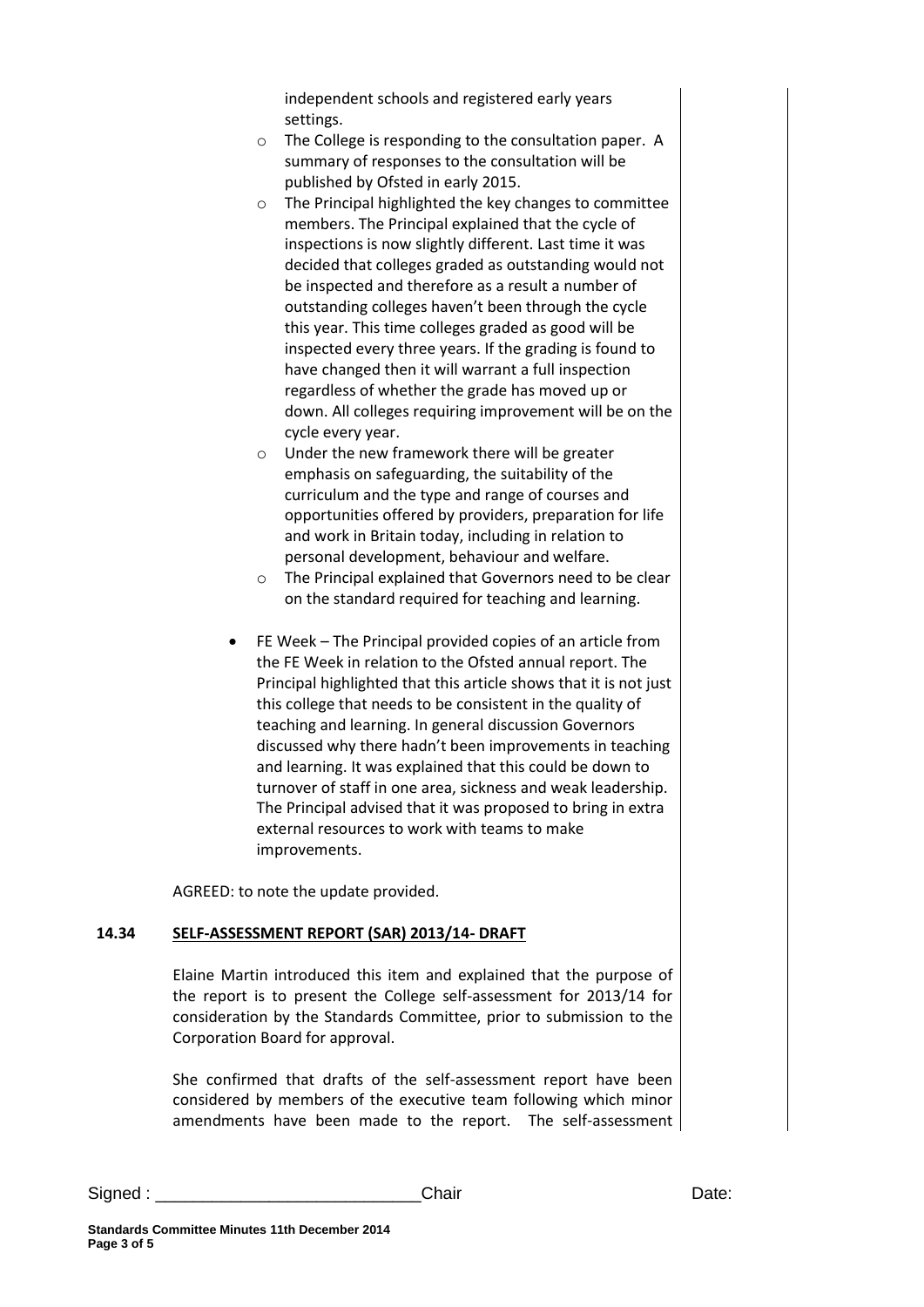report was subject to external validation by the Deputy Principal: Teaching and Learning, Director: Quality and Performance, Chair of the Standards Committee and an experienced Ofsted Inspector. Subsequent to the external validation, further minor refinements have been made to the document. The self-assessment grades were agreed at the external validation event and curriculum area grade validation was further supported during the process of the SAR production through the moderation of a sample of curriculum area self-assessment reports by the Ofsted inspector.

The SAR process has been supported by the engagement of a practicing Ofsted inspector to validate approximately 75% of curriculum area SARs and has provided feedback on the attached draft executive SAR. Detailed feedback has also been given by the Director: Quality and Performance on over 50% of curriculum area SARs.

Elaine Martin drew members attention to point 2.3 - It is important to convey the level of investment that the College makes in teaching and learning which is substantial. The reference in the SAR to this point is quite deliberate and should be celebrated. Judgement about teaching and learning has been strengthened by reference to a broader evidence base through the introduction of learning walks in 2013/14 and the revised curriculum review process, as well as learner voice. Learning walks give a broader view and findings are shared with teams.

Partner provider SARs have been internally validated through an internal panel of learning consultants, Director: Employer Engagement; Director: Quality and Performance; and Head of Employer Engagement. Written feedback has been provided to partner providers upon the selfassessment reports and, in some cases, re-submission following advice and guidance from the validating panel.

Elaine Martin drew members attention to point 2.12 - It is intended that, given the dynamics associated with two day notice of inspection, that the SAR be updated throughout the year to reflect receipt of information and data sets that will become available in 2014/15, but that relate to the period of the 2013/14 SAR. Other data sets that will impact upon the 2013/14 SAR include the publication of College performance data by the data services in January each year; new national averages published each April and the release of such other performance data sets. All of the above will be incorporated to maintain a live and dynamic SAR which may bring a new perspective to College performance. The executive SAR includes reference to the later inclusion of these data sets.

The quality improvement plan will be formulated following the approval of the self-assessment report. This will contain the key cross college areas for development. Progress against the quality improvement plan will be presented to the Committee at the meetings in January, April and July 2015.